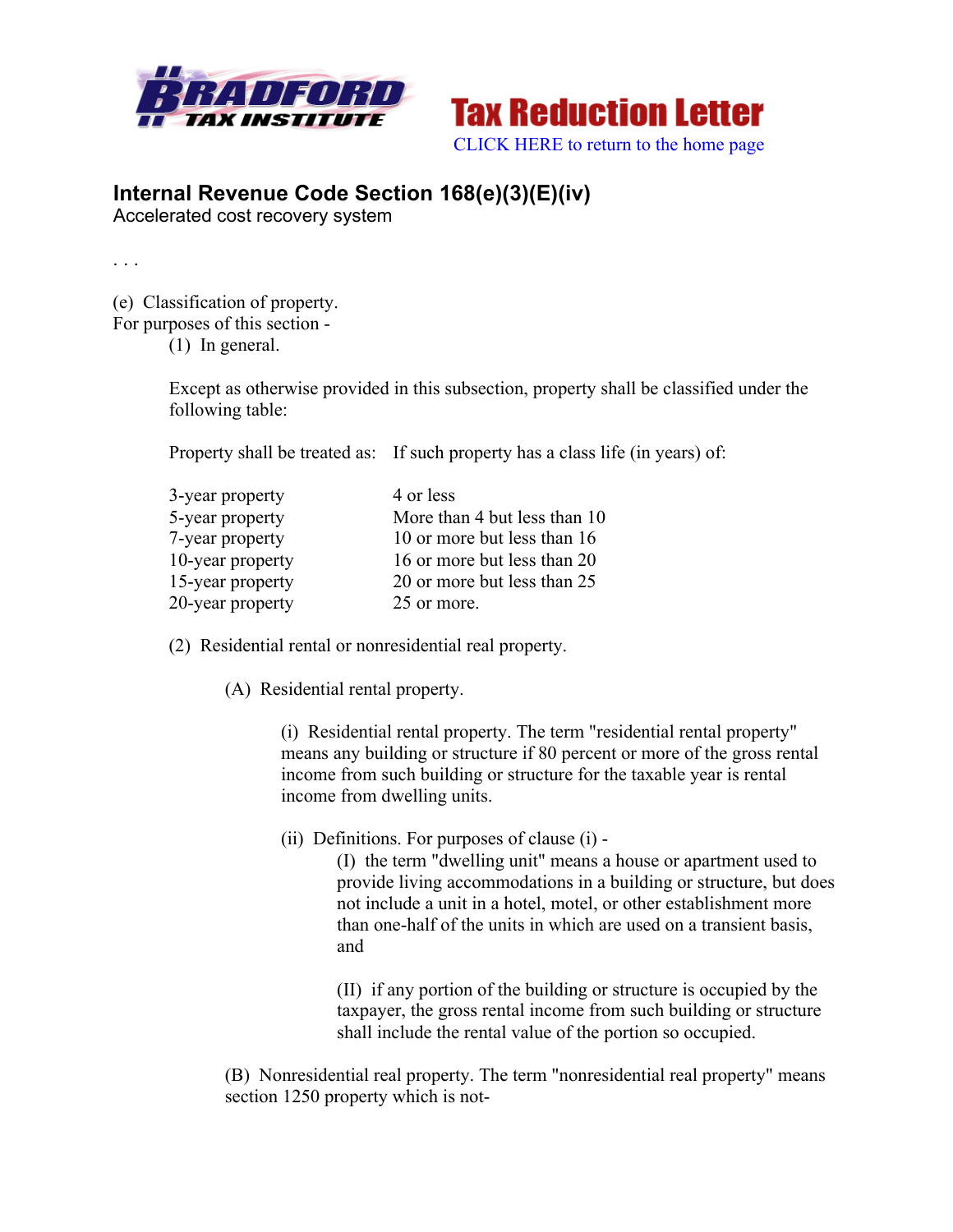- (i) residential rental property, or
- (ii) property with a class life of less than 27.5 years.
- (3) Classification of certain property.
	- (A) 3-year property. The term "3-year property" includes-
		- (i) any race horse-
			- (I) which is placed in service before January 1, 2017, and

(II) which is placed in service after December 31, 2016, and which is more than 2 years old at the time such horse is placed in service by such purchaser,

(ii) any horse other than a race horse which is more than 12 years old at the time it is placed in service, and

- (iii) any qualified rent-to-own property.
- (B) 5-year property. The term "5-year property" includes-

(i) any automobile or light general purpose truck,

- (ii) any semi-conductor manufacturing equipment,
- (iii) any computer-based telephone central office switching equipment,
- (iv) any qualified technological equipment,

(v) any section 1245 property used in connection with research and experimentation,

(vi) any property which-

(I) is described in subparagraph (A) of section 48(a)(3) (or would be so described if "solar or wind energy" were substituted for "solar energy" in clause (i) thereof and the last sentence of such section did not apply to such subparagraph ),

(II) is described inparagraph (15) of section 48(l) (as in effect on the day before the date of the enactment [11/5/90] of the Revenue Reconciliation Act of 1990) and is a qualifying small power production facility within the meaning of section 3(17)(C) of the Federal Power Act (16 U.S.C. 796(17)(C)), as in effect on September 1, 1986, or

(III) is described insection  $48(1)(3)(A)(ix)$  (as in effect on the date before the date of the enactment of the Revenue Reconciliation Act of 1990), and

(vii) any machinery or equipment (other than any grain bin, cotton ginning asset, fence, or other land improvement) which is used in a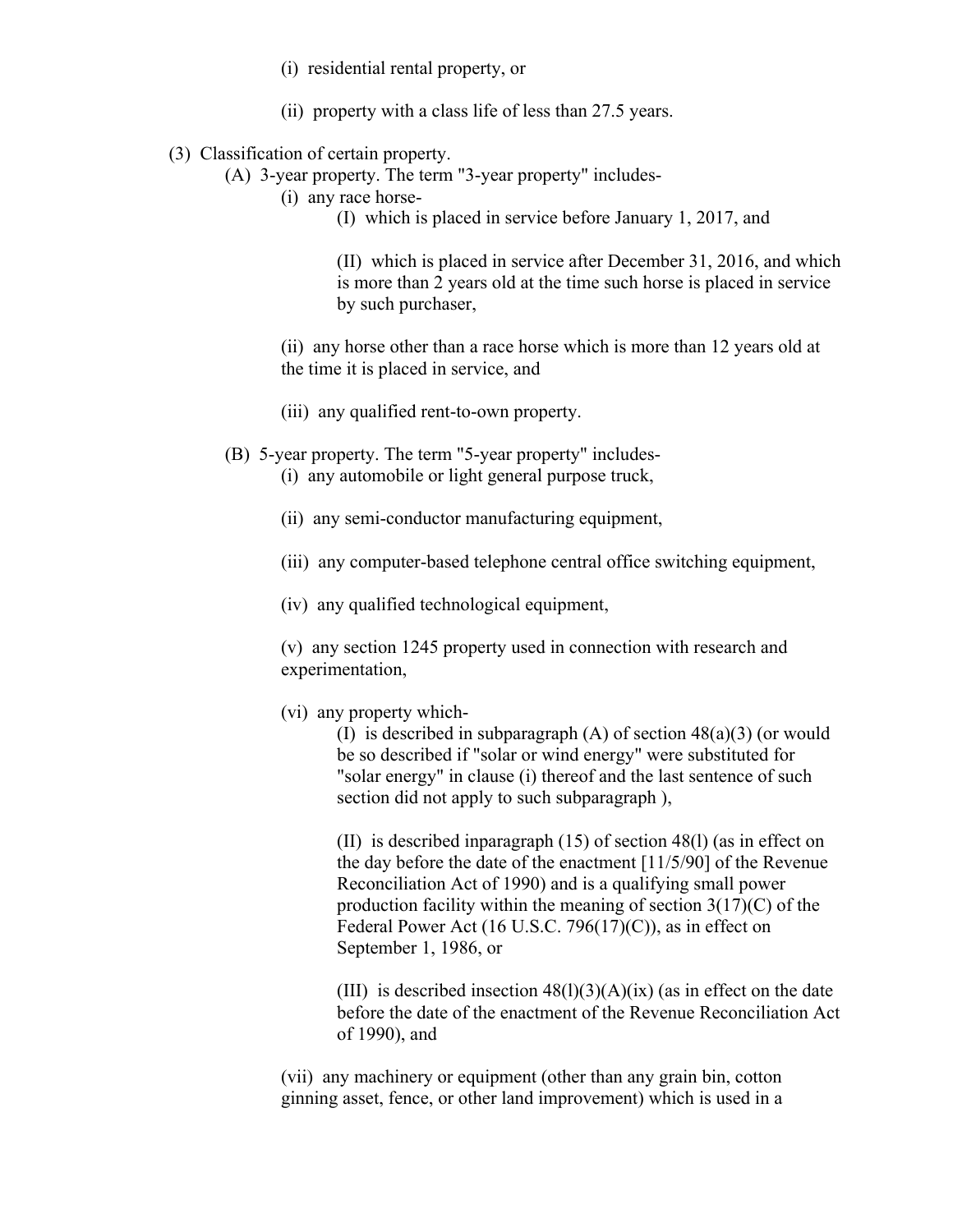farming business (as defined in section  $263A(e)(4)$ ), the original use of which commences with the taxpayer after December 31, 2008, and which is placed in service before January 1, 2010.

Nothing in any provision of law shall be construed to treat property as not being described in clause  $(vi)(I)$  (or the corresponding provisions of prior law) by reason of being public utility property (within the meaning of section  $48(a)(3)$ ).

- (C) 7-year property. The term "7-year property" includes-
	- (i) any railroad track and
	- (ii) any motorsports entertainment complex,
	- (iii) any Alaska natural gas pipeline,

(iv) any natural gas gathering line the original use of which commences with the taxpayer after April 11, 2005, and

- (v) any property which-
	- (I) does not have a class life, and

(II) is not otherwise classified under paragraph (2) or this paragraph .

(D) 10-year property. The term "10-year property" includes-

(i) any single purpose agricultural or horticultural structure (within the meaning of subsection  $(i)(13)$ ),

- (ii) any tree or vine bearing fruit or nuts,
- (iii) any qualified smart electric meter, and
- (iv) any qualified smart electric grid system.
- (E) 15-year property. The term "15-year property" includes- (i) any municipal wastewater treatment plant,

(ii) any telephone distribution plant and comparable equipment used for 2-way exchange of voice and data communications,

(iii) any section 1250 property which is a retail motor fuels outlet (whether or not food or other convenience items are sold at the outlet),



(v) any qualified restaurant property,

(vi) initial clearing and grading land improvements with respect to gas utility property,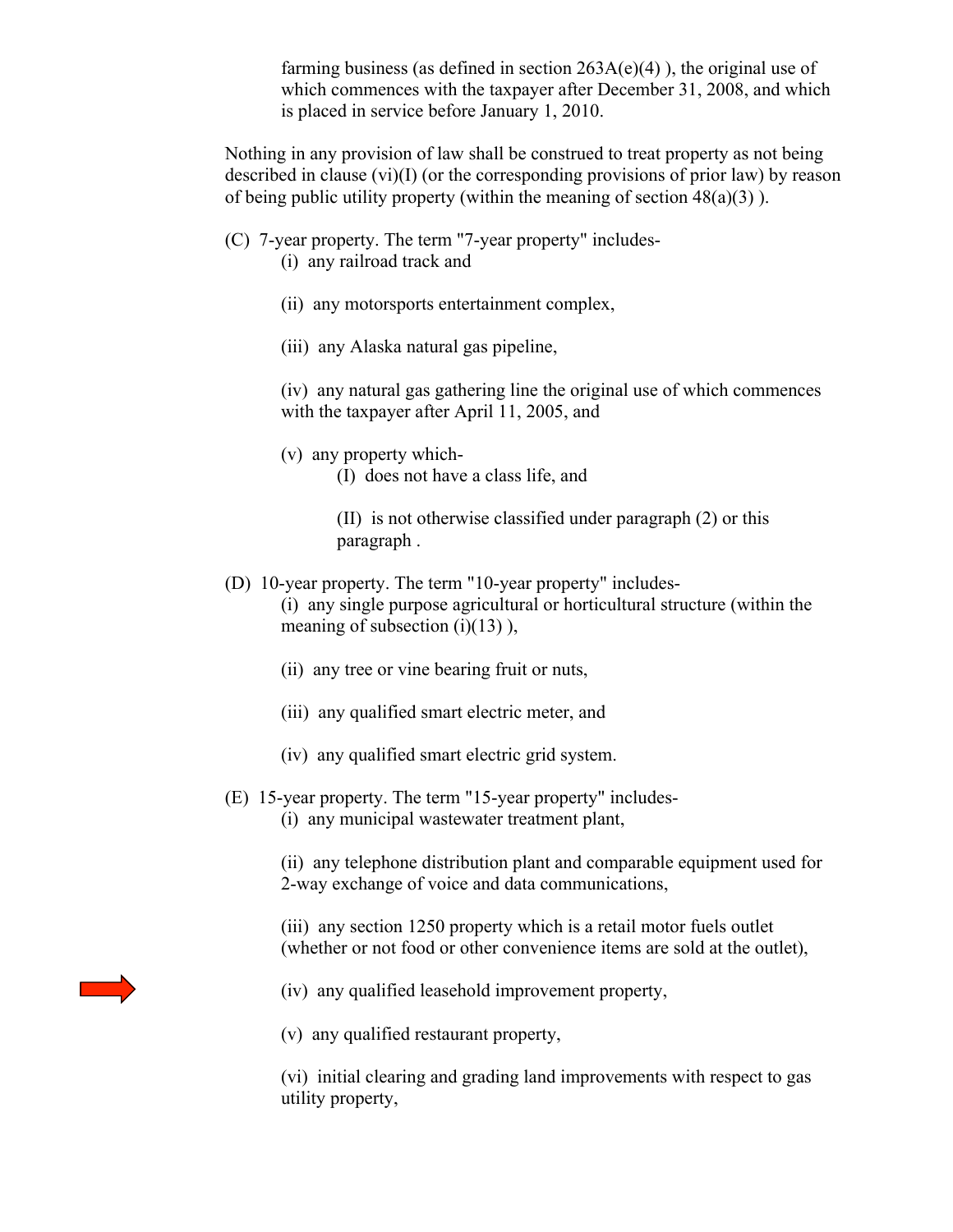(vii) any section 1245 property (as defined in section  $1245(a)(3)$ ) used in the transmission at 69 or more kilovolts of electricity for sale and the original use of which commences with the taxpayer after April 11, 2005,

(viii) any natural gas distribution line the original use of which commences with the taxpayer after April 11, 2005, and which is placed in service before January 1, 2011, and

(ix) any qualified retail improvement property.

(F) 20-year property. The term "20-year property" means initial clearing and grading land improvements with respect to any electric utility transmission and distribution plant.

(4) Railroad grading or tunnel bore.

The term "railroad grading or tunnel bore" means all improvements resulting from excavations (including tunneling), construction of embankments, clearings, diversions of roads and streams, sodding of slopes, and from similar work necessary to provide, construct, reconstruct, alter, protect, improve, replace, or restore a roadbed or right-ofway for railroad track.

(5) Water utility property.

The term "water utility property" means property-

(A) which is an integral part of the gathering, treatment, or commercial distribution of water, and which, without regard to this paragraph, would be 20 year property, and

(B) any municipal sewer.

(6) Qualified leasehold improvement property. For purposes of this subsection -

> (A) In general. The term "qualified leasehold improvement property" means any improvement to an interior portion of a building which is nonresidential real property if-

(i) such improvement is made under or pursuant to a lease (as defined in subsection  $(h)(7)$ )-

(I) by the lessee (or any sublessee) of such portion, or

(II) by the lessor of such portion,

(ii) such portion is to be occupied exclusively by the lessee (or any sublessee) of such portion, and

(iii) such improvement is placed in service more than 3 years after the date the building was first placed in service.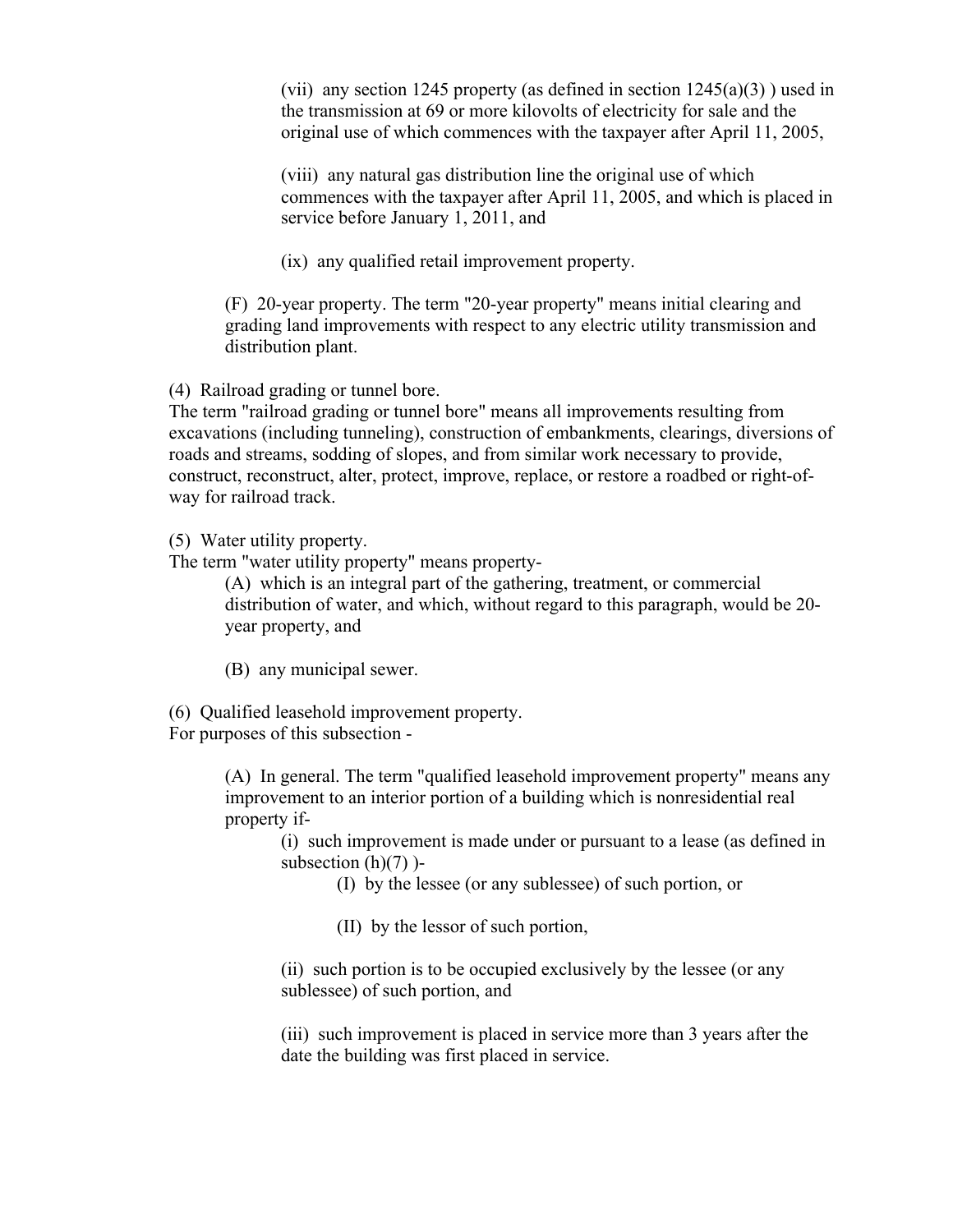(B) Certain improvements not included. Such term shall not include any improvement for which the expenditure is attributable to-

- (i) the enlargement of the building,
- (ii) any elevator or escalator,
- (iii) any structural component benefitting a common area, or
- (iv) the internal structural framework of the building.
- (C) Definitions and special rules. For purposes of this paragraph (i) Commitment to lease treated as lease. A commitment to enter into a lease shall be treated as a lease, and the parties to such commitment shall be treated as lessor and lessee, respectively.

(ii) Related persons. A lease between related persons shall not be considered a lease. For purposes of the preceding sentence, the term "related persons" means-

> (I) members of an affiliated group (as defined in section 1504 ), and

(II) persons having a relationship described in subsection (b) of section 267 ; except that, for purposes of this clause, the phrase "80 percent or more" shall be substituted for the phrase "more than 50 percent" each place it appears in such subsection.

(D) Improvements made by lessor. In the case of an improvement made by the person who was the lessor of such improvement when such improvement was placed in service, such improvement shall be qualified leasehold improvement property (if at all) only so long as such improvement is held by such person.

(E) Exception for changes in form of business. Property shall not cease to be qualified leasehold improvement property under subparagraph (A) by reason of- (i) death,

(ii) a transaction to which section  $381(a)$  applies,

(iii) a mere change in the form of conducting the trade or business so long as the property is retained in such trade or business as qualified leasehold improvement property and the taxpayer retains a substantial interest in such trade or business,

(iv) the acquisition of such property in an exchange described in section 1031 , 1033 , or 1038 to the extent that the basis of such property includes an amount representing the adjusted basis of other property owned by the taxpayer or a related person, or

(v) the acquisition of such property by the taxpayer in a transaction described in section 332 , 351 , 361 , 721 , or 731 (or the acquisition of